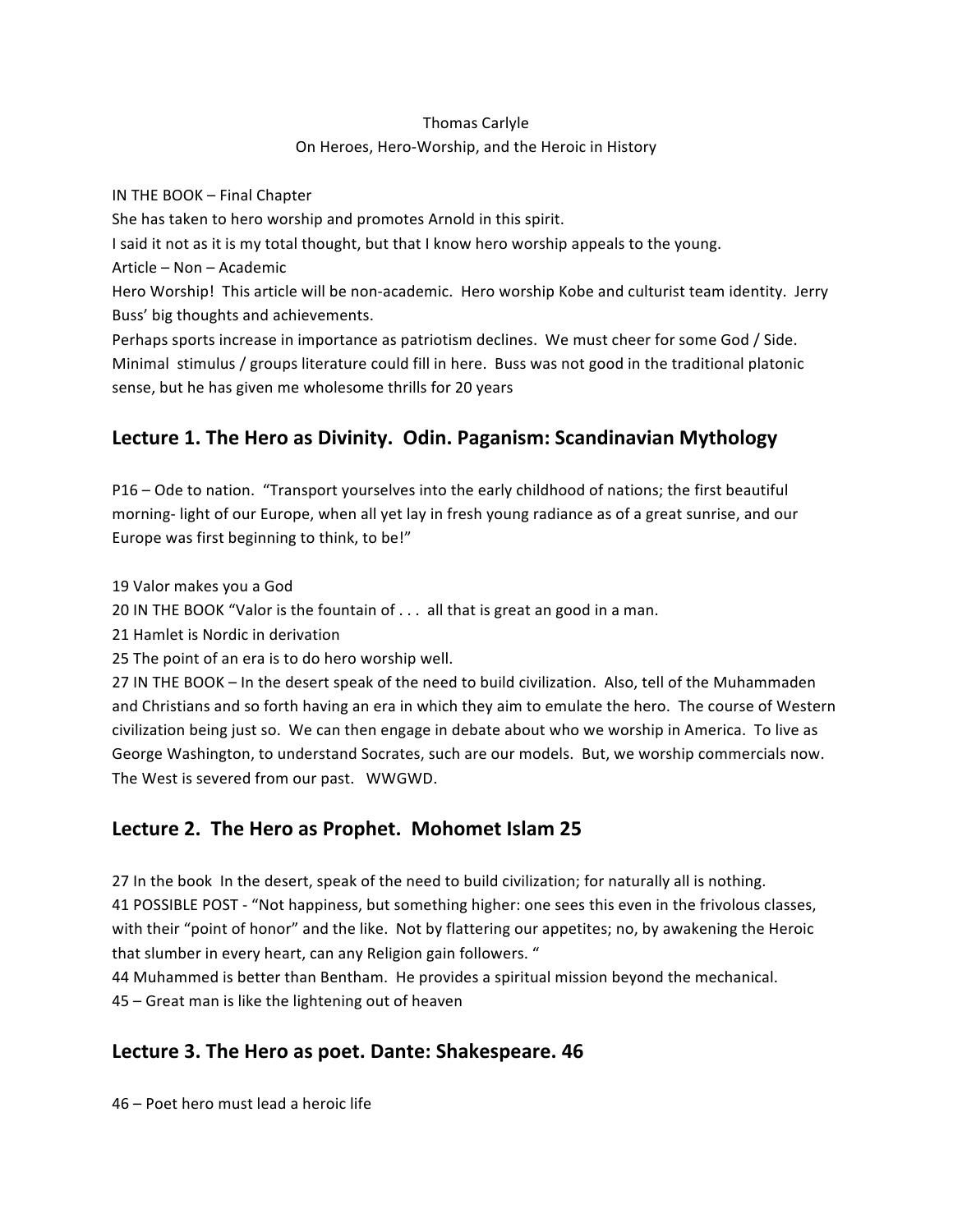47 – How the poet reads the world is most important thing. Poet and prophet used to be more or less synonymous.

The
prophet
tells
us
what
to
do,
the
poet,
what
to
love.

48 The beautiful is better than the moral as it also includes the moral

All
men
are
poets
to
some
degree

Unlike normal speech, poetry is musical. As such it touches some deep resonance. Here Carlyle is equating
resonance
with
that
of
the
truth
of
the
spiritual
world.

53
–
That
song
is
poetry,
not
is
prose
painfully
crammed

And
why
poetry
when
prose
could
have
served Dante
just
as
well?

58
–
Dante
beats
Mohammed.

This
is
because
Muhammed
conquered
much
but,
in
Carlyle's
thought, Muhamed will die because his writing is poor. Dante speaks to all of us eloquently, eternally. This analysis
is
very
Blanche
DuBois.

59 – Shakespeare was lower for having to reach the masses. But, in his great flights he touches the soul, uplifts, and creates awe. Shakespeare holds up Western Civilization for the modern era as Dante did for the
religious
era.

61
–
Shakespeare,
sees
beyond
the
surface

62 – Words disconnect from reality; we can have no feet, but no morality / intellect – this is unthinkable. 66
–
67
Empires
come
and
go.

Dante
/
Shakespeare
live.

Only
they
canmake
the
empire
peacefull.

Great
leaders
are
often
without
any
words.

## Lecture 4. The Hero as Priest. Luther; Reformation: Knox; Puritanism. 68

71 – Carlyle sees truth of a time as parochial – for him Islam will fade and all heroes will become universal.

71
–
A
grand
theme
of
prophets,
is
smashing
up
idols
(Luther
and
Muhammad
for
example,
did
this).

72
–
They
attack
insincere
idolatry.

All
Prophets
do
this.

73
–
We
could
think
We
could
think
Luther
ended
idols
and
made
us
each
Popes.

He
hopes
not
because without sovereign he sees nothing but anarchy. It is just a revolt against FALSE sovereigns. We still need
role
models.

Faithful self-scrutiny does not lead to individual isolation.

78
–
Indivduality
and
originality
are
enhanced
by
hero‐worship.

84 - "Puritanism has got weapons and sinews; it has firearms, war-navies; it has cunning in its ten fingers, strength in its right arm; it can steer ships, fell forests, remove mountains; it is one of the strongest
things
under
the
sun
at
present.

85 - Protestantism turned Scotland into a nation of heroes. It was nothing and now had the Scottish Enlightenment.

But
he
focuses
on
Knox.

86
–
Reminder
=
the
primary
characteristic
of
a
hero
is
that
he
is
sincere.

90‐
The
spiritual
always
determines
the
material.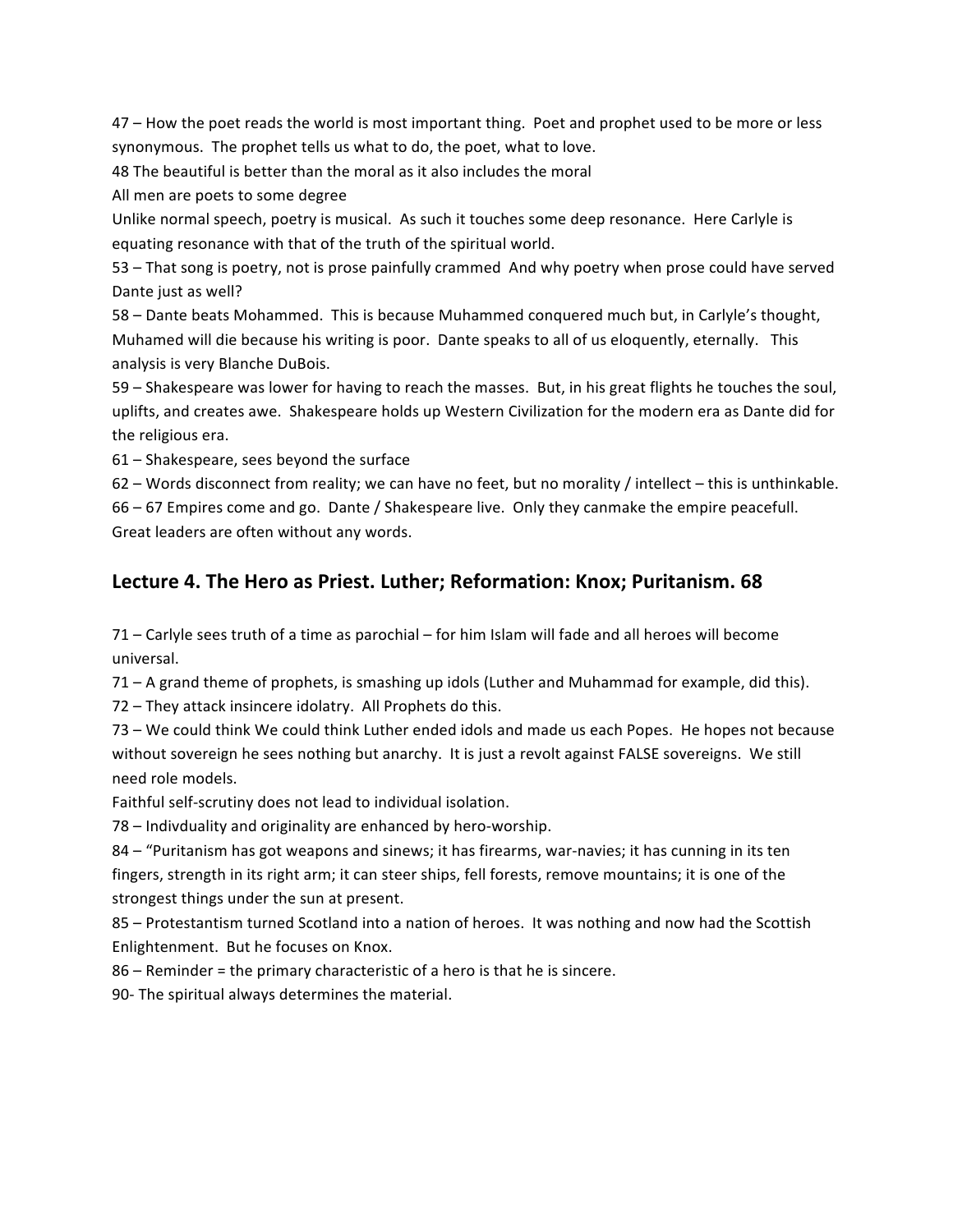## Lecture 5. The Hero as Man of Letters. Johnson, Rousseau, Burns. 90

91
–
The
hero
lives
in
the
inward
sphere.

Fichte
found
the
divine
idea
of
the
world

91 – Hero is the man of letters steering the multitude from the false unheroic. MA overtly says this is his goal
in
the
book.

93 – The writer of a book is a preacher; Books magically bring Grece back; Romance novels tell girls how to
marry.

94 - One rich man's book read to many was the basis of the university. A university would be centered on
a
collection
of
books.

94
–
95
If
you
writing
a
book
that
persuades
people,
you
are
the
nation's
bishop.

95 - The Fourth Estate is more important than the politicians. Literature is our Parliament too. If you invent
printing,
democracy
is
inevitable.

96
–
Every
brick
in
a
city
started
as
an
idea,
via
thought.

96 – Govt funds are not as important as a vow of poverty, to the artist. A vow of poverty helps them think
beyond
money
and
corporate
ambition.

98 – The government rule by literary type, as Carlyle thinks may be the case in China, is praised.

101 – Bentham and machines are not as good a Muhammed (who can inspire) a Christian nation has a soul.

101- Rather than silence on 1<sup>st</sup> things or doubt on display, we need belief – it is sad when all we believe is
in
food
or
money.

102 IN THE BOOK - If we cannot believe in God at least we can believe in the virtue of the West and the thought / discipline it needs. Ours is a heroic civilization requiring heroes.

103- Prophets denounce false idols. Easy targets. The literary man has it harder. He must clear our fals idols within. He has had the light of his own soul taken from him.

104 – Much on self-reliance, manly taking care of one's own as heroic.

104 – Great men are always submissive to that which is above them; only small souls are otherwise.

105
–
Artificial
things
are
true.

112
–
Uses
the
word
"Manly."

As
what
constitutes
that
when
you
teach.

## **Lecture 6.
The
Hero
as
a
King.
Cromwell,
Napoleon:
Modern
Revolutionism
114**

114 – The final type of hero is the King. The root word of this word means "Able – Man."

116 – Divine Right, had, as it was, some merit. It taught respect. Bad rulers and poor obedience are bad. The opposite is the best that can happen.

118 – Liberty and especial via the French Revolution showed no one is special; no striving. We doubt to the point of trusting no heroes at all. But loyalty persists and man is revelation in flesh. We all seek order,
even
when
revolutionaries.

119
–
The
Puritans
strip
away
heroes
and
religions
forms.

This
is
too
much.

120 - Puritans being free from trappings leads us to having freedom as a value.

122 – You can overtax without rebellion. But you cannot ask a man to worship a false idol w/o one.